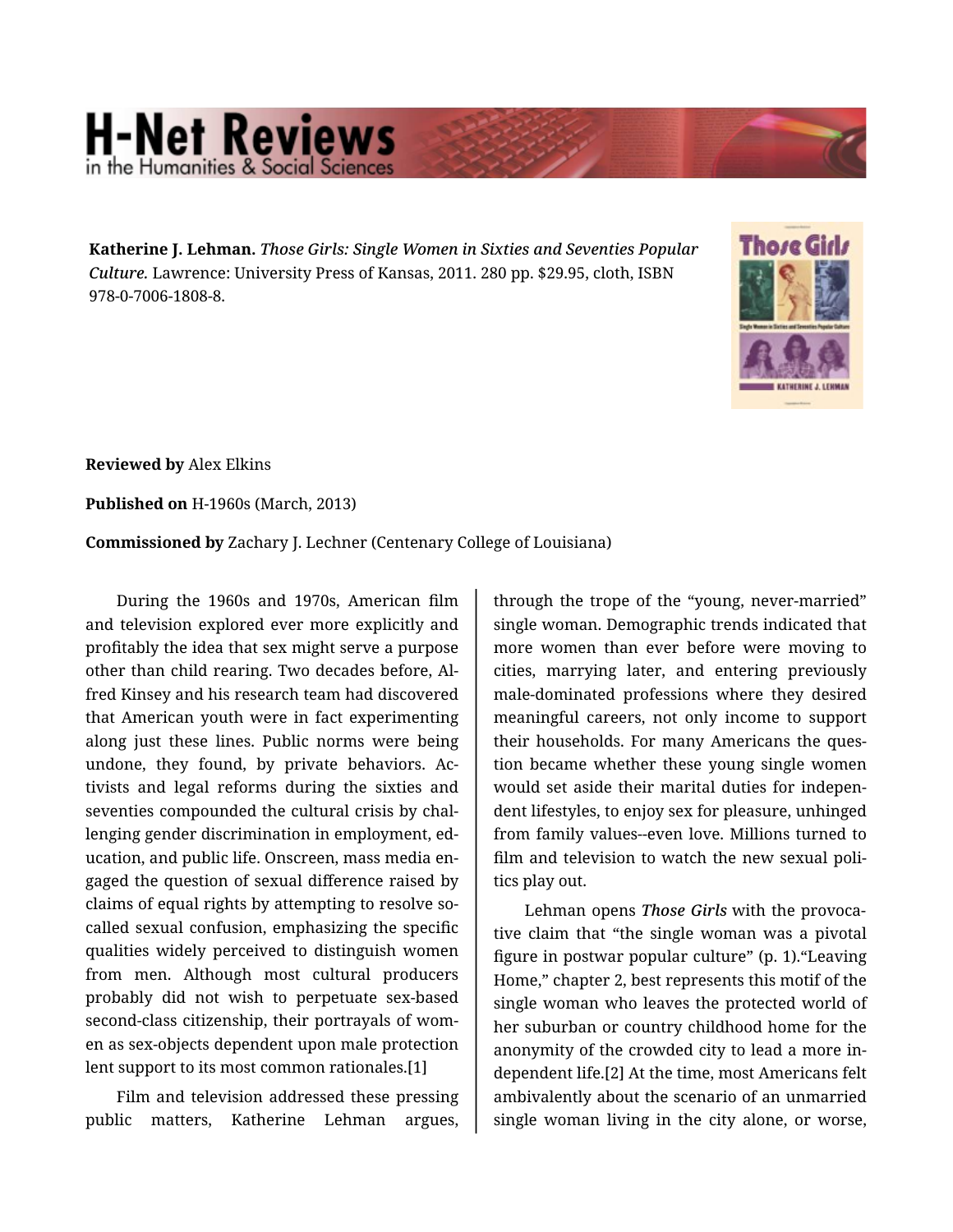spending the night with a stranger. The metaphor of "sexual revolution," historian Beth Bailey has contended, was meant to conjure precisely this danger.[3] Lehman nicely captures this mixture of freedom and alarm. Popular culture of the 1960s presented "the big city as a ruinous environment for the single woman's morals and aspirations" (p. 113) while female characters during the 1970s "seemed to contribute to their own destruction by initiating" trysts with strangers rather than seek‐ ing stable romantic love with a single partner (p. 210). These plot lines seemed to dovetail with na‐ tional political culture. Over the same period, lawand-order politics capitalized electorally on soar‐ ing urban crime rates while postwar conser‐ vatism gathered momentum against a more liber‐ al public culture.[4] *Those Girls* rarely acknowl‐ edges this history but it effectively samples the po‐ tent, divisive politics of this moment through pop culture.

Yet, overall, Lehman's book struggles to dis‐ tinguish itself from a crowded field. Many schol‐ ars and critics have pored over the same slice of American public culture, including the same films and television shows. Lehman generously cites this scholarship and is obviously knowledgeable about her field but the chapters on the whole feel buried under quotations and are frequently side‐ tracked by points others have already made. This problem may arise from her decision to explore a cultural trope--and its politics--which forces her to repeat many of her claims, giving the same treat‐ ment to each show or film. In the end, Lehman does not quite deliver on providing both "the his‐ torical lineage and critical tools" that she prom‐ ises at the start (p. 12). Instead, she seems more invested in refining interpretive practice--how to read popular culture--in order to show how cer‐ tain artifacts, in her language, "reflected" or "echoed" their moment. Thus, her close readings establish that "the single woman" symbolized and distilled certain anxieties and aspirations circulat‐ ing around women's liberation. But they also hint at another, perhaps more promising story about

consumer culture, which, ultimately as the larger setting for her account, deserves fuller elaboration.[5]

Every chapter obeys a similar structure that moves Lehman toward contextualizing each film or sitcom. Attitude surveys and demographic trends reported in popular news outlets like *U.S. News and World Report* and *Time* are brought to life by the experiences recounted by single wom‐ en in interviews with *Mademoiselle* or *Ladies' Home Journal*. Lehman then, typically, approach‐ es a particular film or sitcom by tacking between the feminist textual readings of Susan J. Douglas or Bonnie Dow and the more dispassionate histor‐ ical perspectives of Beth Bailey or Joanne Meyerowitz, to cite prominent examples. By the end, Lehman has demonstrated that popular cul‐ ture "helped viewers come to terms with single women's changing roles and reflected broader ambivalence about the meanings and effects of feminism and the sexual revolution" (p. 4). That is to say, Helen Gurley Brown, Mary Tyler Moore, and Wonder Woman modeled on big and small screens a compromise position between the radi‐ cal feminists marching in the streets and the vastly larger share of Americans fearful of their de‐ mands.

On one hand, therefore, *Those Girls* is about the awesome, though limited, discursive power of mass-mediated consumer culture, which, in this case, sexualized the meanings of women's libera‐ tion in American public life. This power was limit‐ ed because audiences--always multiple--retained a choice as consumers to buy into or opt out of cer‐ tain representations; even tuning in did not mean consensus. At the same time, as Lehman carefully observes, nationally distributed representations "helped to normalize new roles for women" (p. 6). On and off screen, traditional values slowly lost their place as the unthinking standard. Ordinary women seem to have led the way, Lehman notes, and popular culture struggled to keep up. More than mere cultural relevance, huge profits were at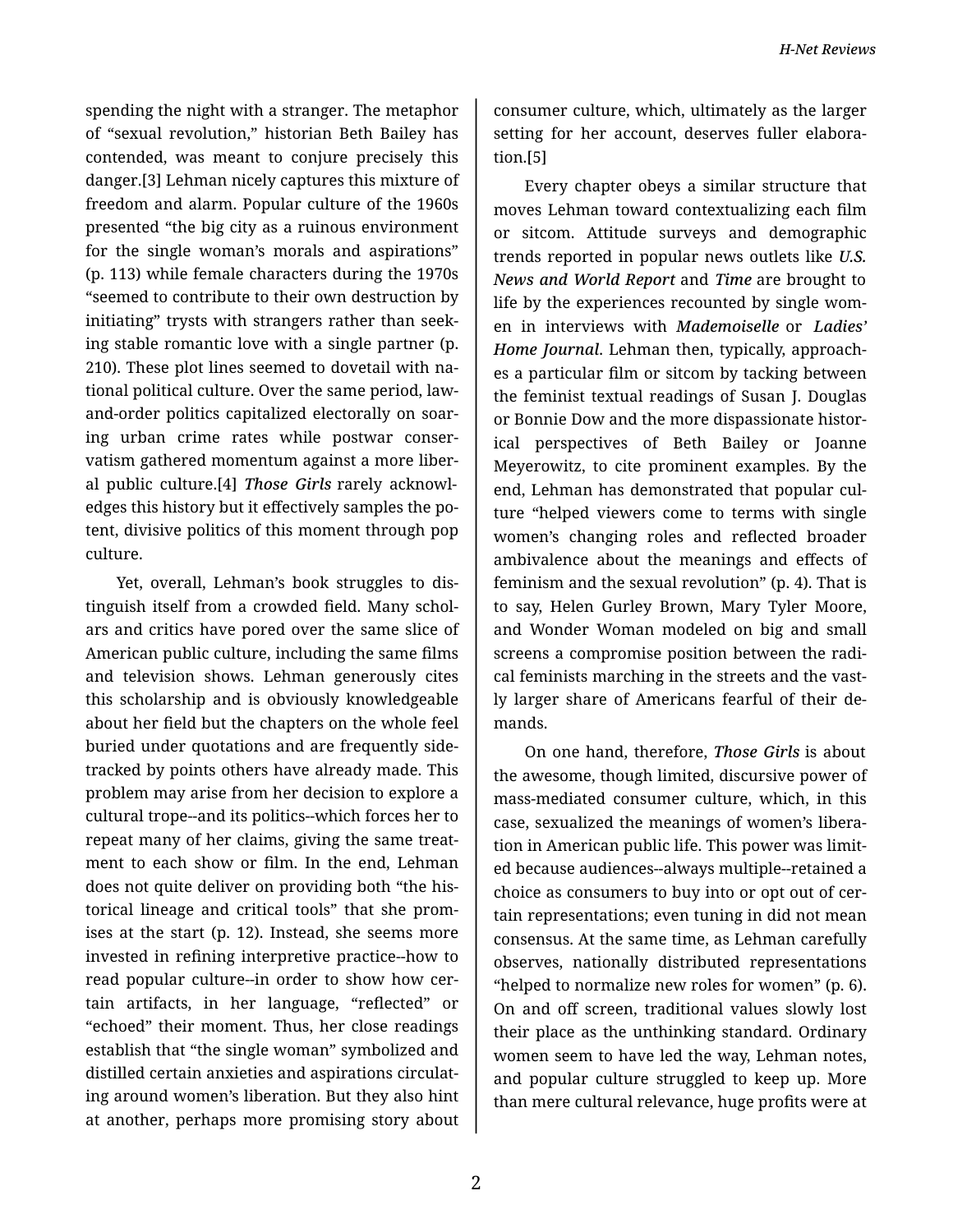stake. Yet, producers and writers also had to nego‐ tiate conservative standards of decency enforced by censors and corporate sponsors. Popular cul‐ ture ultimately drifted toward liberal waters, but always against the undertow of tradition.

Thus, moralistic reports about the emergent singles' scene surfaced in sixties films like *Sex and the Single Girl* (1960) and *Thoroughly Modern Millie* (1967) to suggest unsubtly that both "reso‐ lute chastity and reckless promiscuity were symp‐ toms of sexual dysfunction" (p. 66). As the wom‐ en's liberation movement gained notoriety in the seventies, new sitcoms like *Police Woman* and *Wonder Woman* invented the sexy action heroine who went a long way toward sexualizing women's liberation. Combining progressive and conserva‐ tive politics, this archetype's "heightened feminin‐ ity and sexuality" deflated public fears that "wom‐ en's lib" would make all women androgynous while her "strategic use of sexuality" defeated male foes too enamored, and sexist, to think straight (pp. 159-60). Lehman recovers the mixed messages of these new female stars yet also takes us behind the scenes. We see how censors turned progressive scripts into traditional stories, like the marriage-affirming *Valley of the Dolls*, or how popular ad campaigns crept into TV imagery and sexualized women's gains, as in the inaugural hit of the new genre of "jiggle TV," *Charlie's Angels*, which took its name from Revlon's "Charlie" per‐ fume.

The other story that *Those Girls* tells, then, less provocatively or originally, is about "the in‐ herent contradictions of pop culture" (p. 4). Like other scholars, Lehman finds character arcs and camera angles that emphasized the inherent dan‐ gers of liberation from the nuclear patriarchal family, illustrated paradoxically through single women on dates or in the workplace. Sex comedy films of the sixties, such as *Where the Boys Are* (1960) and *For Singles Only* (1968), punished sec‐ ondary female characters for straying from Victo‐ rian sexual mores with rape or death. *That Girl*,

*The Mary Tyler Moore Show*, and other situation comedies of the late 1960s and 1970s broke the mold in tentatively celebrating single women's premarital sexuality and careerism. But ultimate‐ ly they gave more support to an apolitical "life‐ style feminism" that prioritized individual choice over collective struggle. Turning finally to the films of the late 1970s, Lehman considers the con‐ troversial *Looking for Mr. Goodbar* (1977), whose female characters, the director has said, mistook "sexual freedom for women's liberation" and suf‐ fered in turn loneliness, psychosis, even violent death (p. 232).[6]

Film and television during this era acknowledged changing social practices, but only reluc‐ tantly and paired with moralizing critique. While popular cultural productions did not on the whole "offer valid political alternatives" to the paternal‐ ist cautionary tale or to the sexy apolitical female coworker, Lehman states, many women testified to finding solace in onscreen depictions of single working women (p. 235). Commercially endorsed empowerment did not entail political gains, but it helped some women feel more confident in their life choices and imagine new possibilities, some political, for personal fulfillment. Seeing their lives represented, even crudely and unkindly, was a partial triumph. Lehman often returns to this important point and ends her book on it.

The two broad strands of the narrative that I have identified come together fortuitously over the subject of censorship and corporate interests. The Motion Picture Production Code (MPPC) es‐ tablished the Production Code Administration (PCA) in 1934 to regulate onscreen morality and sexual behavior in particular. During the time frame of Lehman's book, the Production Code un‐ derwent two important shifts. In 1956, the PCA de‐ cided to relax its standards so long as the subject of sex was "treated with 'good taste'" (p. 32). Cen‐ sors wished above all to uphold the sanctity of marriage and apparently worried profusely over the tendency of comedies to make "light of sexual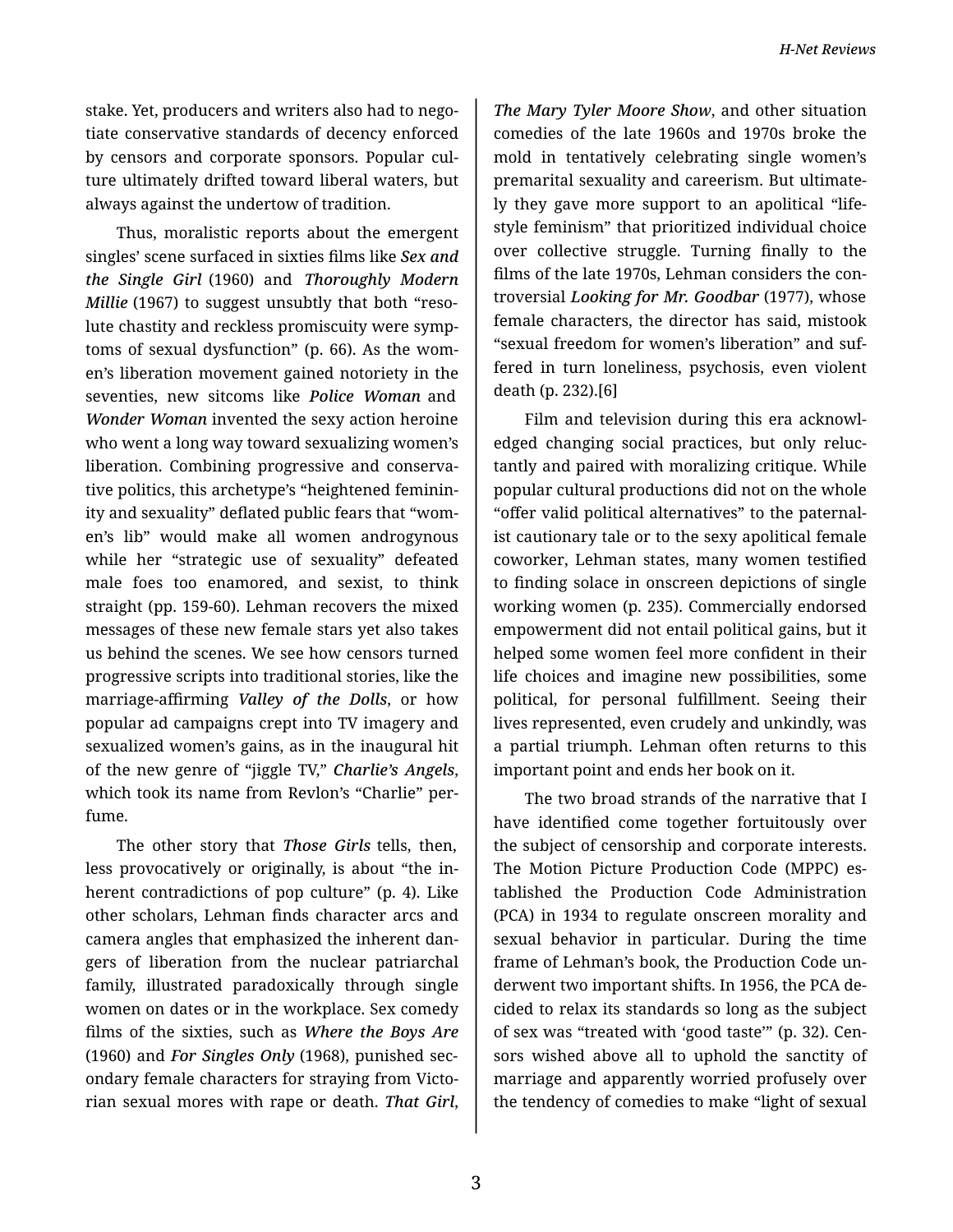mores" (p. 33). The second big shift took place in 1968, when the Code came to an end. The compet‐ itive market shares of more libertine foreign movies and the many newly emergent hip televi‐ sion shows facilitated its demise. Still, the Code's outsized influence early on reinforced the indus‐ try standard of casting almost exclusively young white attractive heroines. For the censors, white‐ ness helpfully sent the right message of purity to the American public.

Lehman productively draws upon the records of the Motion Picture Association of America (MPAA), including script drafts and memoranda passed among producers, censors, and writers. She also has consulted the papers of important figures like Helen Gurley Brown and organiza‐ tions like the National Organization for Women (NOW) to enrich her individual set pieces. Such groundbreaking advertising campaigns as Revlon's "Charlie" or Virginia Slims cigarettes be‐ come important to her narrative as she shows how corporate advertisers, in the words of the eponymous Charles Revlon, sold their products to "the woman who is sort of liberated but who isn't a bra burner," thereby shielding their target audi‐ ence from the stigma of feminism (p. 125).

Details culled from these archives usually serve to demonstrate the conservatism of the final product instead of building into a history of those individuals and institutions. Given her apparently uncommon use of the archival materials of pop culture, it is surprising, and at times disappoint‐ ing, that Lehman primarily employs this evidence to do as others have done. After all, as she ac‐ knowledges but does not engage with equal gusto, "the public" often rebuffed and resented the obvi‐ ous knockoff. Critics and audiences dismissed the films and shows that missed the mark in their shallow bid for relevance, their clichéd and retro‐ grade themes, and their surrender to censorship; in other words, for precisely the mixed messages that Lehman identifies and critiques. Here, then, is a different story, less about the well-known am‐

bivalent politics of women's liberation, than about the making of popular culture and its search for profitable niches at a moment when, to many Americans, the nation's public culture seemed to be heading in several directions at once. Lehman is, of course, aware of these changes but has de‐ cided on another story to tell. And by boring down so thoroughly into its subject, *Those Girls* has unearthed in rich and significant detail a his‐ tory that deepens our understanding of American public life in the 1960s and 1970s.

## Notes

[1]. On Kinsey in this context, see Beth Bailey "Sex Revolution(s)" in *The Sixties: From Memory to History*, ed. David Farber (Chapel Hill: Univer‐ sity of North Carolina Press, 1994), 235-262. For background on Kinsey, see Sarah Igo, *The Aver‐ aged American: Surveys, Citizens, and the Making of a Mass Public* (Cambridge, MA: Harvard Uni‐ versity Press, 2007), chap. 5. Short framing pieces on postwar sexual and gender politics can be found in Joanne Meyerowitz, "Beyond the Femi‐ nine Mystique: A Reassessment of Postwar Mass Culture, 1946-1958," *Journal of American History* 79, no. 4 (1993): 1455-1482; and Beth Bailey, "She 'Can Bring Home the Bacon': Negotiating Gender in Seventies America," in *America in the Seven‐ ties*, ed. Beth Bailey and David Farber (Lawrence: University Press of Kansas, 2004), 107-128.

[2]. Each chapter title is in fact a gerund phrase, e.g., "Challenging Convention" or "Court‐ ing Danger." As I interpret it, Lehman wants to emphasize that culture is active, not static.

[3]. Bailey, "Sexual Revolution(s)," 237.

[4]. Michael Flamm, *Law and Order: Street Crime, Civil Unrest, and the Crisis of Liberalism in the 1960s* (New York: Columbia University Press, 2005); Robert O. Self, *All in the Family: The Re‐ alignment of American Democracy since the 1960s* (New York: Hill and Wang, 2012).

[5]. For a rich, still-relevant debate about the relative power of the solitary consumer in mass-